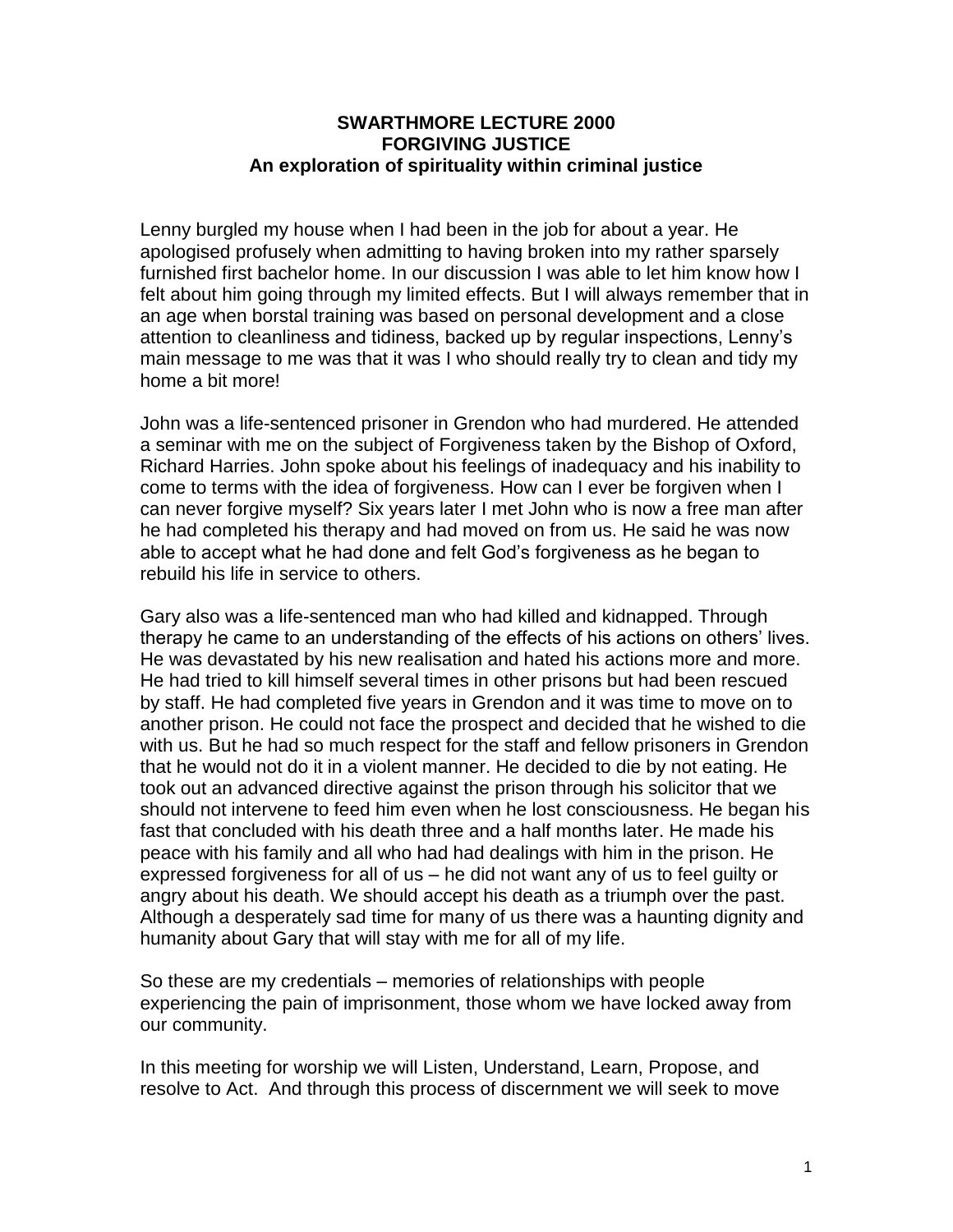faith into action in an area of national concern - crime and justice. The subject reflects the kind of people we are, the kind of society we have become and the vision of the kind of community we would like to be. This lecture is part of a continuing process of waiting and discernment.

**Listen** to those affected, the victim, the offender and to ourselves as members of communities affected by crime.

The **victim's voice** has not been listened to in our development of justice systems. Lorraine's experience is telling. She visited a man in prison. I felt a need to tell him the damage he had done – even if he hadn"t have spoken to me – I still had this burning desire to strap him in a chair and just tell him everything that he had done. Not because he had killed my father, but how he had destroyed my family and continued to destroy my family – and that went on for ten years really – and the fact that my children grew up just knowing that my father had been shot as if it was a normal thing and I was quite angry that I had to explain to my son – that – well it happened and he"s gone to prison and end of story. It just totally destroyed my family and it still has, sixteen years later and there are still massive cracks that will never be repaired at all. I didn"t feel bitter as in wanting to hurt him. I just wanted him to know what he"d done.

I asked the one main question. Do you regret killing my Dad? And his answer was – the day your Dad died my life ended. And it took me ages to work that out, to understand what that meant. At first I thought it was because he was so remorseful but it wasn't until the third visit that I realised that his life was over because he"d gone to prison, because he was caught.

And that"s what I still have anger towards – that he hasn"t accepted what he has done and taken responsibility for what he has done.

Lorraine needed the murderer of her father to know what he had done, she needed to find out if he felt remorse, she had to do this in person in order to move on in her own life. She continues to seek an understanding of remorse.

Viv"s experience gives us another perspective on the innocent who are caught up in a crime. She is the mother of a young man who murdered a girlfriend. When he was arrested Life just stopped – it just worked around Andrew. Everyday we went to prison to see him, while he was on remand. We went through the court trial with him. It was dreadful, people talking outside, they should hang him, they should do this they should do that. I tried to keep my mouth shut and say nothing back in return although it was difficult.

There is nobody to help you. You"ve never faced that before. You don"t know where you"re going you don't know what you're doing. It's just awful.

Your mind is just a total blank its complete shock. And people look at you as if you are a piece of dirt.

Until Andrew could admit what he had done, I was in denial as well with him. You know Andrew said, 'No I didn"t do it.' Mum said, 'No he didn"t.' But once he started to come to terms and I could see him starting to look a bit better in himself, then I could start to pick myself back up. It broke my heart. I sat in a day here – it was a conference day I belief when we all met downstairs and Andrew said everything in front of everyone. And yes I suppose it came as a bit of a shock, but my words were well look I still love you. You're still my son. I still love you. And it's happened but we'll stand by each other. And we have done.

25% of all victims surveyed in the British Crime Survey said they wanted compensation from their offender, compared to only 9% who wanted a prison sentence. Even among the group of victims who most wanted offenders locked up (burglary with entry victims), two thirds wanted non-prison sentences.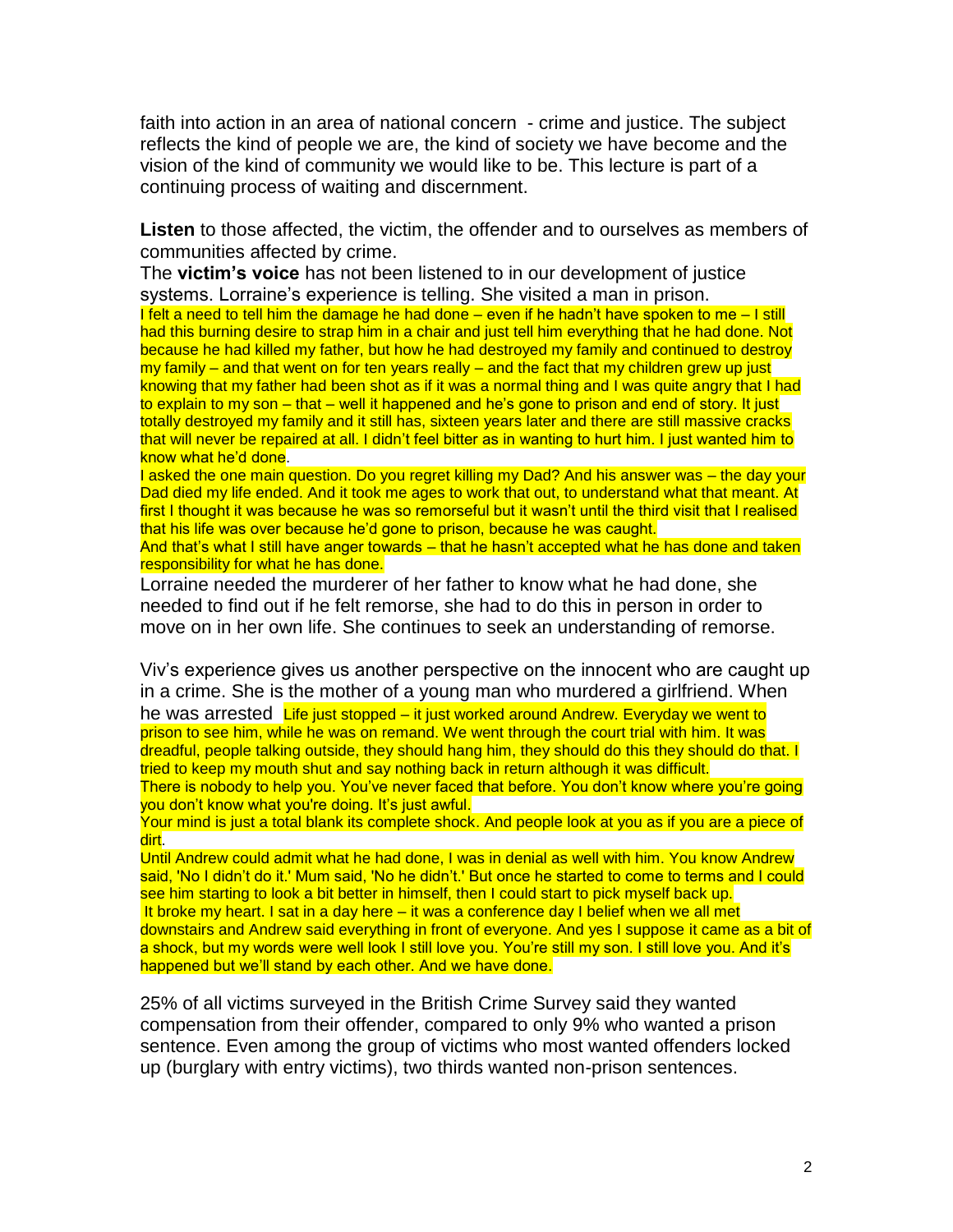The **offender** tells us of the struggle within prison to change and face the consequences. Tom is serving a long sentence for violent robberies.

The crimes that I've been involved in were always about me getting and not about being aware of other people"s feelings or the consequences of my actions on them – you know – how that would make them feel. And through looking at myself, with the help of other people, who went through the same kinds of experiences, might be different crimes but the same kind of emotions, to become aware of other people and I"ve had to do that through the pain that I"ve suffered myself. Jail, like parents has a huge responsibility in how it reacts to offenders, how it shapes offenders over a period of time, because you are talking about my 17 year sentence, I will do roughly 12 years out of that, and it can either shape me for the world, it can be either a barren place, like solitary, maximum security jails with the same sort of punishment attitudes where you don't feel that you"ve got a voice, where you don"t feel anything less than a dangerous animal, or you can go along the lines of Grendon, where you can have an environment where it shows and shares trust, that it gives people something to live for, hope in themselves, by showing that there is a light side of somebody, and that is really encouraging that person, in what he might want. There are still days when I wake up, and I"m looking through the eyes of somebody who doesn"t trust himself, who doesn"t trust other people with my life, and that"s from my early, early childhood, feelings of insecurity.

So there are times when I wake up, and I feel comfortable in the dark in a sense, nobody can see me, I want to sit here, I want to lie here and think about my next big job and revel in the completion, the success of hitting a bank and stealing all the money and pissing everybody off, but its much better in the light because people see that I can create something.

What about us, members of the **community**? What are the voices inside us saying about our experience of crime and about what is just within our society? Are we in tune with the British Crime Survey in saying there is strong support for non-violent offenders to be given community punishments, such as compensation orders? Do we agree with the overwhelming public opinion that does not want any more prisons built? Only 16% of people favoured the option of building more prisons. 61% wanted to "find new ways of punishing offenders that are less expensive than prison but tougher than probation." Do we feel confident about the current procedures of criminal justice? Or are there disturbing concerns about the treatment victims and offenders experience in the institutionalised approach which leaves us all vulnerable to further offending? Is enough being done to tackle the causes of crime in your home area? What does the voice inside us say?

Advices and Queries 33 and 38 "Bear witness to the humanity of all people including those who break society"s conventions and its laws…. Seek to understand the causes of injustice, social unrest and fear. Are you working to bring about a just and compassionate society which allows everyone to develop their capacities and fosters the desire to serve?"

"Our responsibilities to God and our neighbour may involve us in taking unpopular stands. Do not let the desire to be sociable, or the fear of seeming peculiar, determine your actions."

Listening shows us that we are not separated from each other. Perhaps we all have some responsibility for offending and the offender, we certainly have a part in the experience of the victim and all of us have been influenced by crime and the fear of crime. Listening helps understanding.

**Understanding** this matter is very **complex.** Part of the harm that is done in criminal justice is because this complexity is not recognised and straightforward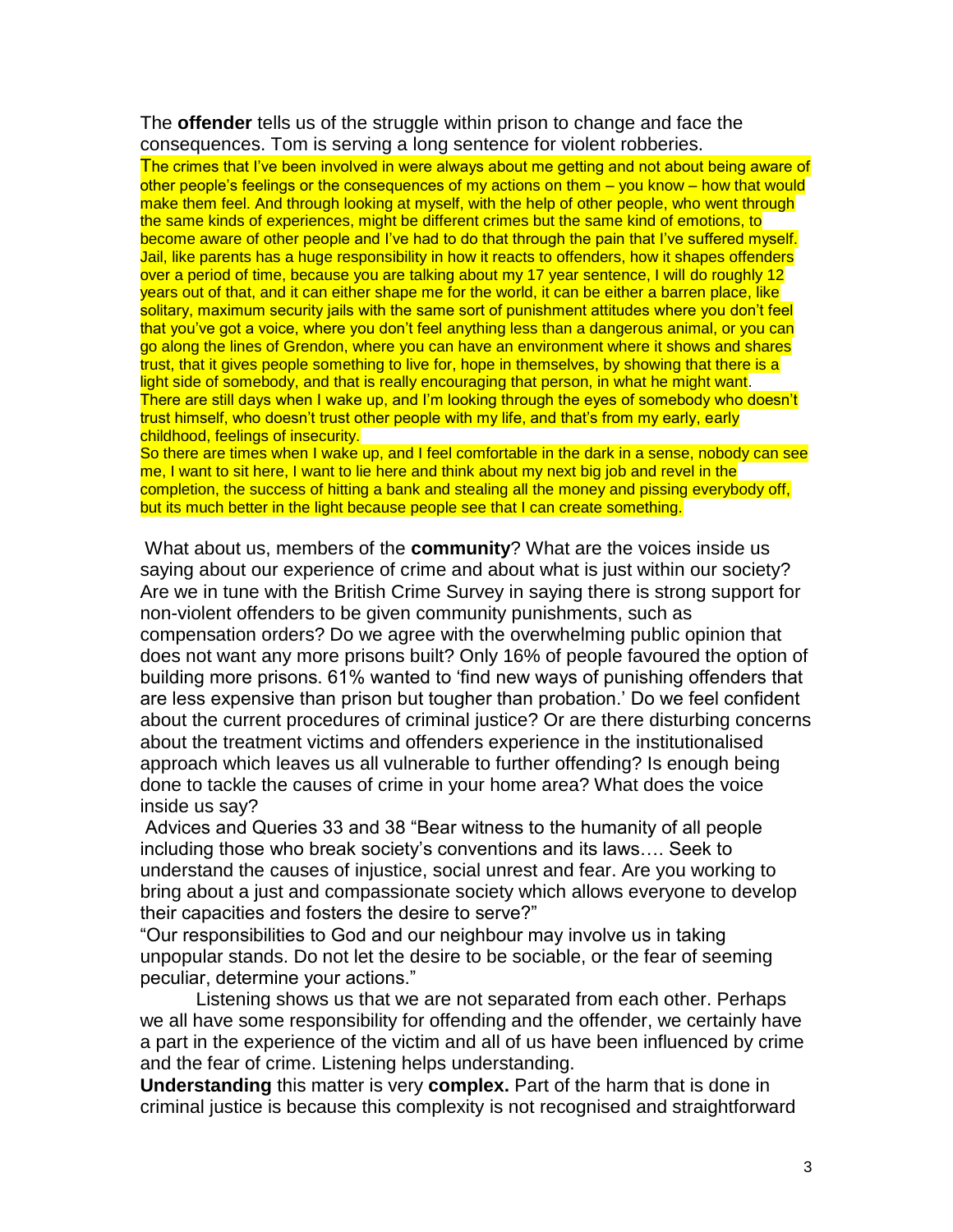solutions proposed to problems not fully analysed. We sadly appear to be heading for such a time now.

George Fox"s words "Therefore take heed of the world"s fashions, lest you be moulded up into their spirit; that will bring you to slight truth."

Understanding that the subject is surrounded by **confusion** is a valuable lesson in our discernment. Many aspects of government are influenced by evidencebased practice, but not always in criminal justice developments. The fact that imprisonment is extremely ineffective in reducing offending has not stopped governments increasing sentences and widening the range of offences for which prison sentences are inevitable. The policy of reducing crime does not include one of reducing the prison population. The shocking words of a previous Prime Minister, John Major, suggesting that our approach to crime should be "to understand less and to condemn more" might well reflect the reasons why we continue to ratchet up our response to disruptive social behaviour.

Where does **spirituality** fit within the setting of criminal justice? What are the aspects of human existence that give it its "humaneness"? There seem to be three main areas of human nature to explore;

- the need to find meaning, purpose and fulfilment in life, suffering and death,
- $\bullet$  the need for hope and the will to live,
- the need for belief and faith in self, others and God.

Experience of working in prisons has shown me that there are significant areas of spiritual need.

- Religious needs for prayer, confession or catharsis, discussion about the transcendent aspects of human existence.
- Values and structures of meaning hope, faith, a search for meaning and purpose in life, dealing with guilt.
- Relationships the need for human presence, the possibility of intimacy.
- Transcendence dimensions other than physical and mental. The assurance of God"s presence, recognising the inner needs and the inner person.
- Affective Feeling reassurance, comfort, peace and happiness.
- Communication talking, listening and being listened to.

**Spiritual distress** can be seen in the experience of many prisoners.

- Fear, relating to treatment, long term incarceration and the behaviour of others.
- Depression, sadness and grief relating to the loss of freedom, fear of other inmates, inability to form meaningful relationships.
- Hopelessness stemming from having no hope of getting better, leading to despair.
- Anger stemming from frustration with oneself and others.

Prison staff are handling such expressions of helplessness (verbal and nonverbal daily), alongside feelings of powerlessness. They are also helping with the search many prisoners have for meaning in their lives, why things are happening to that particular person. Prisoners also express feelings of guilt, implicit or explicit and are often searching for forgiveness.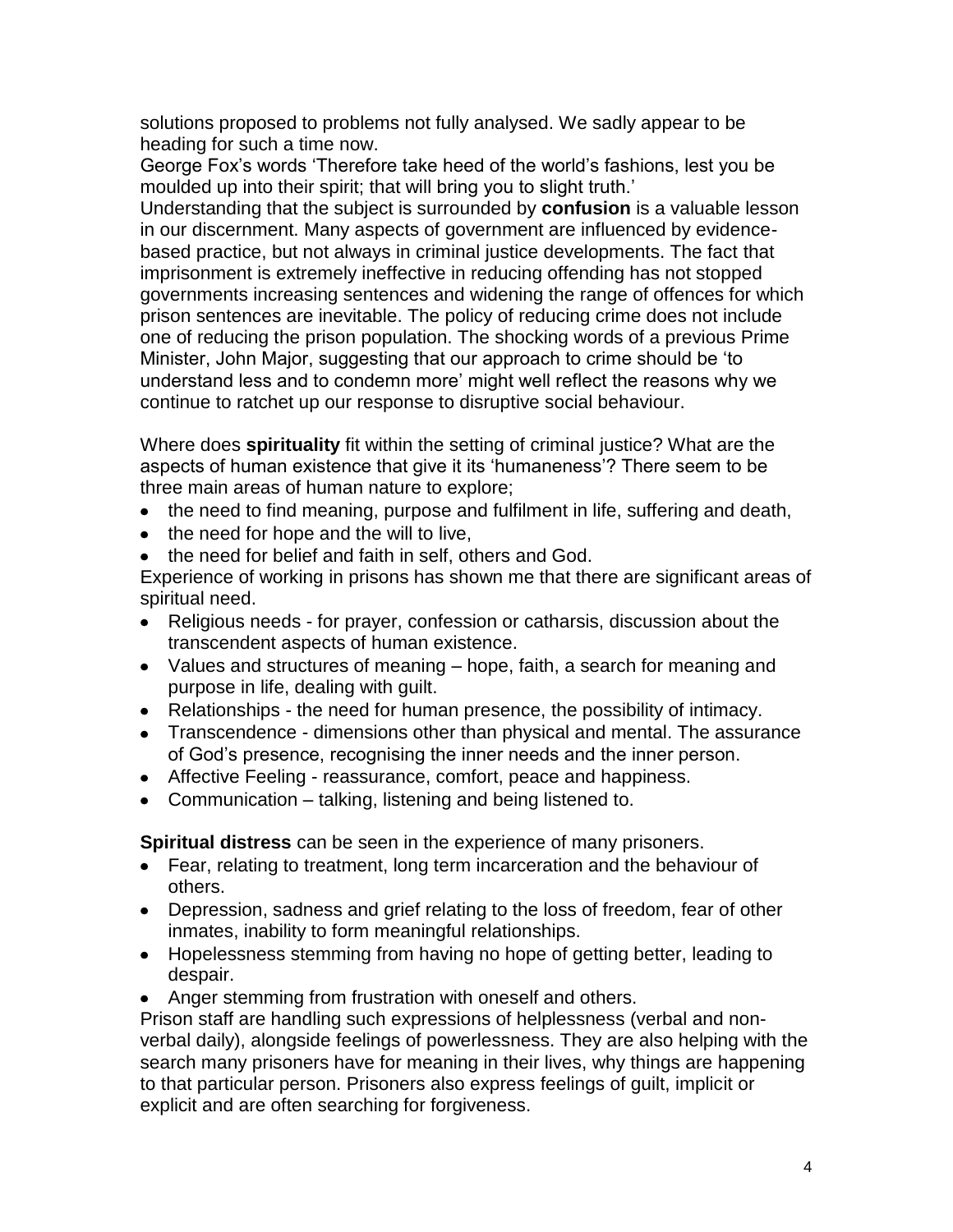Victims have also been known to experience the same elements of spiritual helplessness through the shock of the crime's impact upon the equilibrium of their lives.

**Learning** about the effects of criminal justice we are conscious that **the loss of liberty** is a uniquely shocking experience. We can learn from those who have experienced it, so that our solutions to problems can be well informed. Quakers have a unique authority in the matter through our experience of being locked up, which stretches from our founders to the current day. We can learn from the experience of Nelson Mandela who established the Truth and Reconciliation process soon after he came to power. The one Home Secretary who spoke with authority and compassion on the subject of imprisonment had also experienced being locked up. It was Winston Churchill, imprisoned during the Boer War who said, "The mood and temper of the public with regard to the treatment of criminals is one of the most unfailing tests of the civilisation of any country". What does that tell us about our increasing prison population and more frighteningly that of the United States of America, which recently macabrely celebrated the fact that it had a prison population of two million people? There are 8 million people in custody in the world and a quarter of them are now in the United States.

Those countries like Germany and Holland that have experienced the imprisonment of their leaders in the recent past tend to have a more compassionate approach to the subject of inflicting pain in the form of imprisonment. In one of the "letters to Olga", which were smuggled out of his prison cell, Vaclav Havel, President of the Czech Republic, wrote:

It's interesting, though, that I never feel sorry for myself, as one might expect, but only for the other prisoners and generally, for the fact that prisons must exist and that they are as they are, and that mankind has not so far invented a better way of coming to terms with certain things.

It is our hope that the infliction of pain becomes a last resort, a statement of failure, rather than the hub of justice.

We may indeed have to appear foolish in speaking the truth.

**Repentance, Forgiveness and Reconciliation** are central to our learning about the process of healing that can take place within criminal justice procedures. If healing is to occur it is helpful for victims to be able to forgive.

From a theological perspective that seems rather straightforward: we are called upon to forgive our enemies, those who harm us, because God has forgiven us. We cannot be free as long as we are dominated by enmity.

We are told to forgo revenge seventy times seven. 'Father forgive them...' is the ultimate example of the revolutionary message. To forgive those who have wronged you is an act of great inner freedom. The idea of forgiveness implies an affirmation of justice – "Forgive us our trespasses as we forgive those who have trespassed against us."

From a practical, experiential point of view forgiving seems very difficult, perhaps impossible. How can a mother or father forgive a person who has killed their child? How is it possible to move beyond feelings of anger and revenge? How dare someone who has not experienced it even suggest such a thing?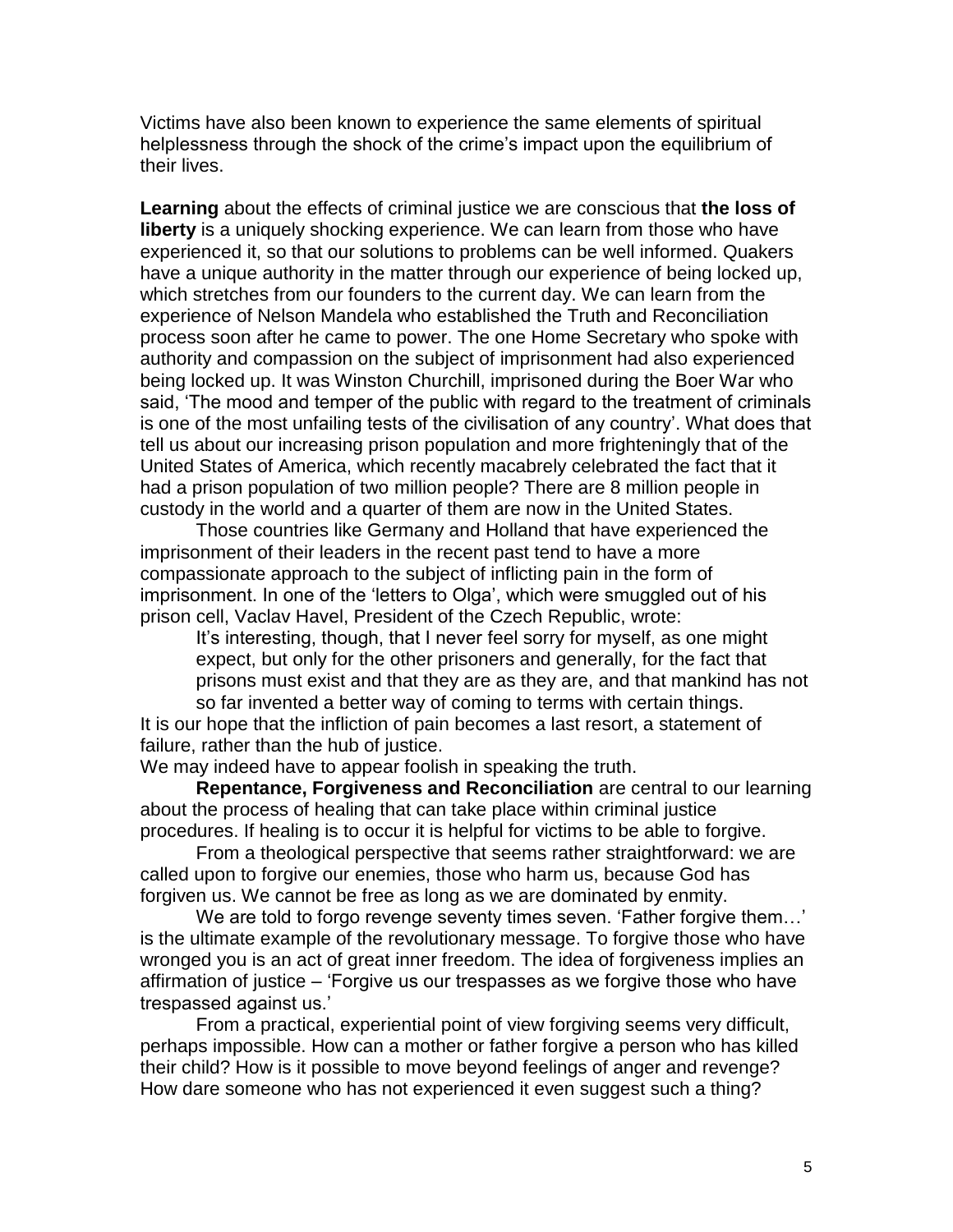To forgive and be forgiven is not easy, and cannot be suggested glibly. Nor should those who cannot find it in themselves to forgive be encouraged to feel an extra burden of guilt. Real forgiveness cannot be willed or forced, but must come in its own time, with God"s help. Forgiveness is a gift. We should not make it into a burden.

Forgiveness does not mean forgetting what happened, nor redefining the offence as a non-offence. It does not mean saying, "It wasn"t so bad, it doesn"t matter.' It was bad, it does matter and to deny that is to devalue the experience of suffering and the humanity of the person responsible.

Forgiveness is letting go of the power the offence and the offender have over the person. It means no longer letting the offence and the offender dominate. Without this experience of forgiveness, without this closure, the wound festers, the violation takes over our lives. Real forgiveness is an act of empowerment and healing. It allows one to move from victim to survivor. Other forms of surviving can work for victims, such as living successfully after a tragedy, almost to "show them". However, this still puts the offence and the offender at the centre. Forgiveness on the other hand allows the experience to become part of one"s life story, but without letting it continue to control.

Certain conditions help forgiveness to happen. An expression of responsibility, regret, and repentance on the part of the offender can be a powerful help.

L8 I think that is still an issue I try to forget even though I know its going to be soon. I don't want them to come out. I want them to be sorry. I want to know that they are really sorry and I will never know that. It doesn't matter what they say, but if they were really, really genuinely sorry then I think I could live with that. That would make me a bit happier – to let ghosts lay and let them get on with their lives.

An essential condition is the support and help of others and an experience of justice. Prayer is an important part of healing of memories. All of us have a responsibility to encourage an environment within which this can happen.

If the victim needs an experience of forgiveness, so also does the offender. How else will he or she find resolution to their **guilt**? How else will it be possible to move into a new life? How else develop a healthy sense of identity and self-worth? How else be saved?

Offenders often feel guilt for what they have done. But a sense of guilt can be very threatening to one"s sense of self-worth and identity. Personal worthlessness is the worst fear for offenders and so they develop strategies to avoid guilt and maintain their sense of self-worth. Denial, "everybody does it", the victim "deserved" or could afford the losses, "I was provoked beyond reason". The tendency of prisoners to be obsessed with the injustices that they feel themselves to experience may be a way of insulating themselves from the burden of guilt.

Guilt is behind much of the anger expressed by prisoners. Guilt that is accepted becomes anger at oneself. Guilt that is denied can become anger at others. Either way, this anger can be very destructive.

It has been argued that guilt must be relieved through punishment. But this does not work in reality because if punishment is to relieve guilt it must be felt to be legitimate and deserved. This is not often the case. The idea that the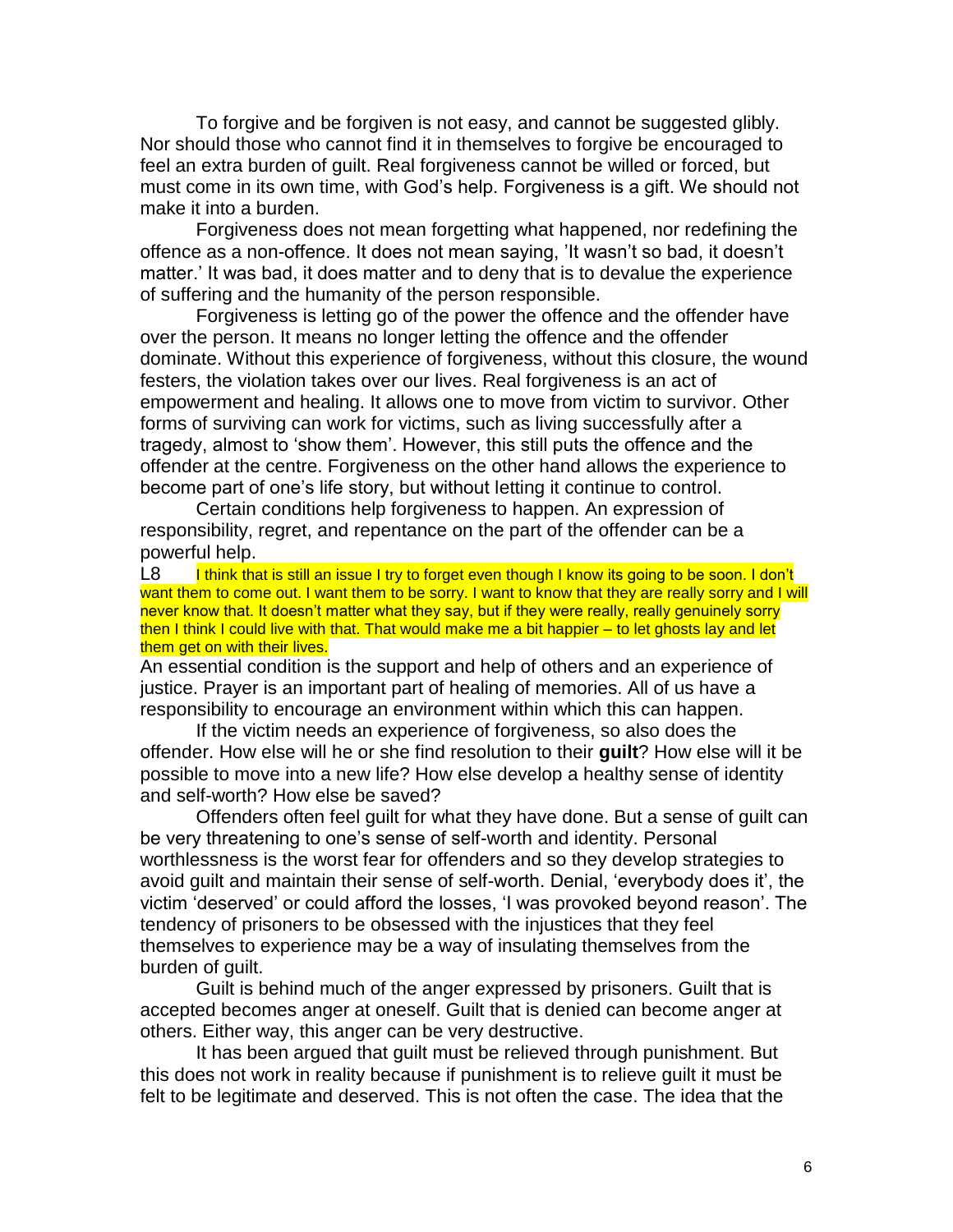offence is against society and that a debt is owed to society is too abstract and rarely makes sense to the prisoner.

We lack the rituals that acknowledge that the debt is paid and that the guilt has been ended. Forgiveness would write off the debt as well as or better than punishment. We assume however that we must punish before forgiveness is possible. In practice we punish in such a way that it feels undeserved, then deny opportunities for forgiveness. Holding people accountable for their behaviour is a more understandable process towards reconciliation. Through a restorative process of justice it is possible to encourage and allow forgiveness to be experienced in community.

Both victim and offender need to be healed. This requires opportunities for repentance, forgiveness, and reconciliation. Some of this must take place between individuals and their God, and their community.

I would say you can never truly understand unless you"ve been there yourself. You can talk but people have to be more understanding themselves – understand it can come to their own doors. It can knock at any door, anytime of the day any time of the night. And just because it's not at your door today doesn't say its not going to be there tomorrow. And then they will want other people to help them and not want others to look down on them either. …

But also involved is the relationship between the victim and the offender.

Unfortunately our system of justice does not encourage any of these processes. The system discourages reconciliation. The legal process has no place for repentance or forgiveness. Indeed it encourages offenders to deny their guilt and to focus on their own preoccupations. It actively seeks to keep victim and offender apart encouraging them to be adversaries and discouraging them from finding a common understanding of the offence and its resolution. Restorative processes however can provide for a meeting place of reconciliation. The offender and the victim meet each other in the presence of their local community with all the parties concerned involved in the outcome. By helping the offender realise that his actions had real consequences for real people, including his own family and community, and that by giving victims a chance to express their fears and concerns openly, a more lasting and satisfying settlement can be achieved. The psychological and spiritual force of allowing the emotional release of anger and resentment on the part of the victim, and remorse on the part of the offender, results in higher levels of satisfaction with the process of law and lower levels of offending. In research carried out in New Zealand there was a significant reduction in offending rates among a group of young serious offenders going through the Restorative experience. The only factor that differentiated this group from less successful ones was that they felt and expressed that they were sorry for what they had done. The other group had not. We should not be surprised

The **prison** can be a place of reinforced exclusion for many who have faced similar rejections in their pasts, both from institutions such as schools but also in their personal relationships within their families. This experience of confirming the difference from mainstream society they experience as a means of justifying their anti-social behaviour. The aims of custody clearly cannot be achieved because of the irrationality of the system.

Rehabilitation has not been successfully implemented through prisons.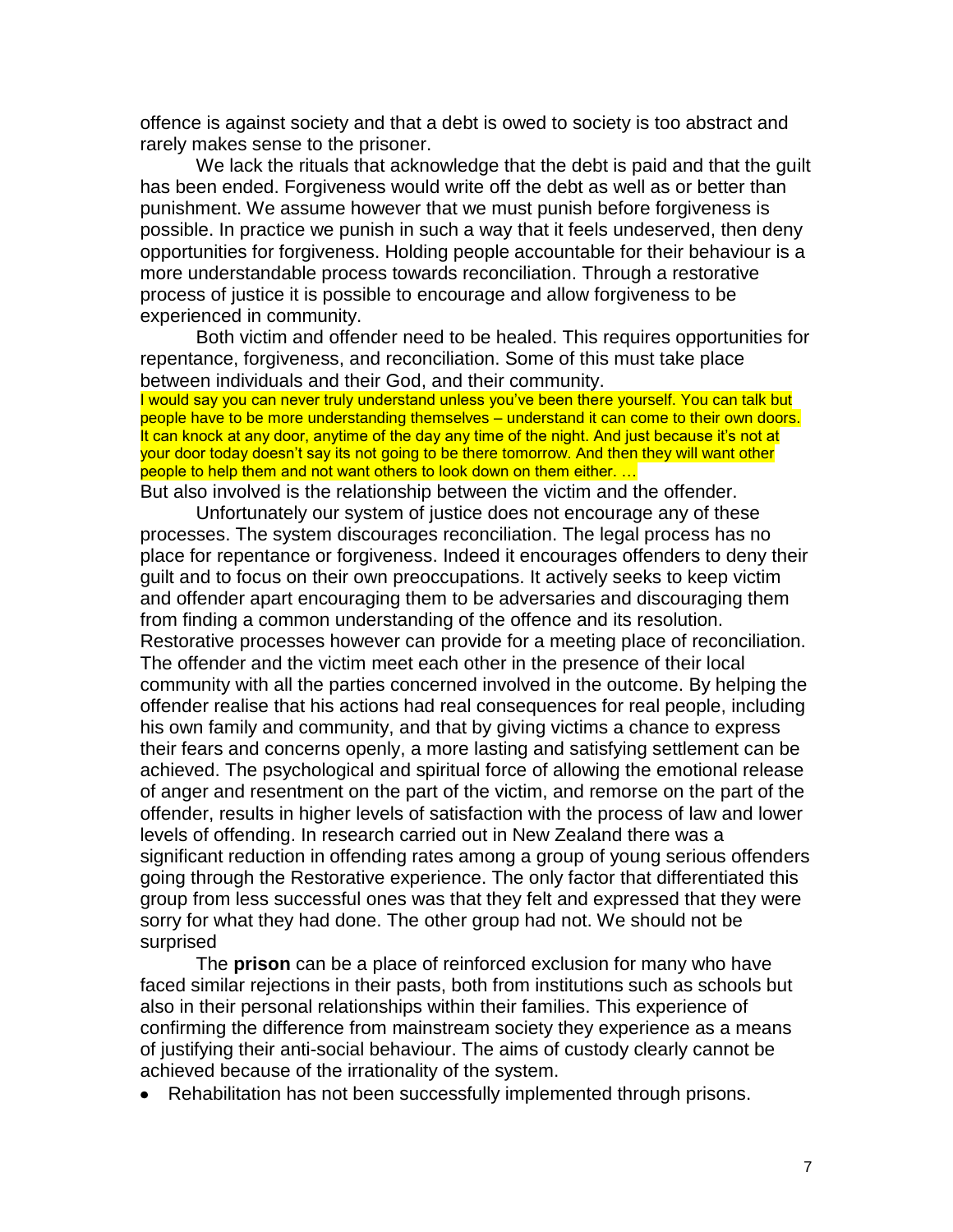- Deterrence rarely works, as shown by the reconviction rates for those who have been in custody, 55% for adults and over 80% for young offenders.
- Incapacitation is unlikely to succeed in the long-term, although it can be seen to be the policy in the United States, where large groups of those behaving in antisocial ways are held in custody.
- The Retributive aim of imprisonment appears not to be what is generally sought by those who have been most affected by crime – victims.
- Thus if people knew how poorly prisons protected them there might be more concern about our emphasis upon them. If they knew that people coming out of prison are sometimes more dangerous than they were going in, there might well be a wish to reduce their use.
- People are rational, unlike prisons. The emphasis upon evidence-based practice in criminal justice matters is a sign of hope that movement will be towards finding more rational approaches to sentencing.

There is another agenda of addressing social justice issues, "the causes of crime" that we should celebrate. Work is being done supporting families, addressing domestic violence, improving the care system, establishing Sure Start programmes, tackling the levels of school exclusions, combating drug abuse through a range of programmes, and improving the Youth Justice system. These are all matters we should support.

Listening, understanding, learning and now we begin to propose.

## At a **national level** there could be

- A shift in the way we look at criminal justice from our current emphasis on punishment to one of prevention, protecting the public and holding offenders accountable.
- From custodial penalties to community ones.
- We should cap the prison population, so that prisons do not become overcrowded and unjust places.
- Greater local accountability should be sought for all justice agencies.
- A real commitment to restorative justice at national level as well as encouraging local initiatives, with its emphasis on putting the victims needs at the centre of justice considerations and taking seriously the need for communication between all those caught up in an offence and its consequences so that the resolution of the matter can be a community-based one which can be seen and felt to meet local needs.
- Towards a culture of trying again and again and again with those who are sometimes difficult and often inadequate,
- We seek to restore confidence and right ordering in the justice system, as it is our best safeguard against chaos.

## At a **personal level** I propose that

We consider forgiveness within our own experience and to exercise it in our own relationships. We are often surprised, even shocked, when we hear of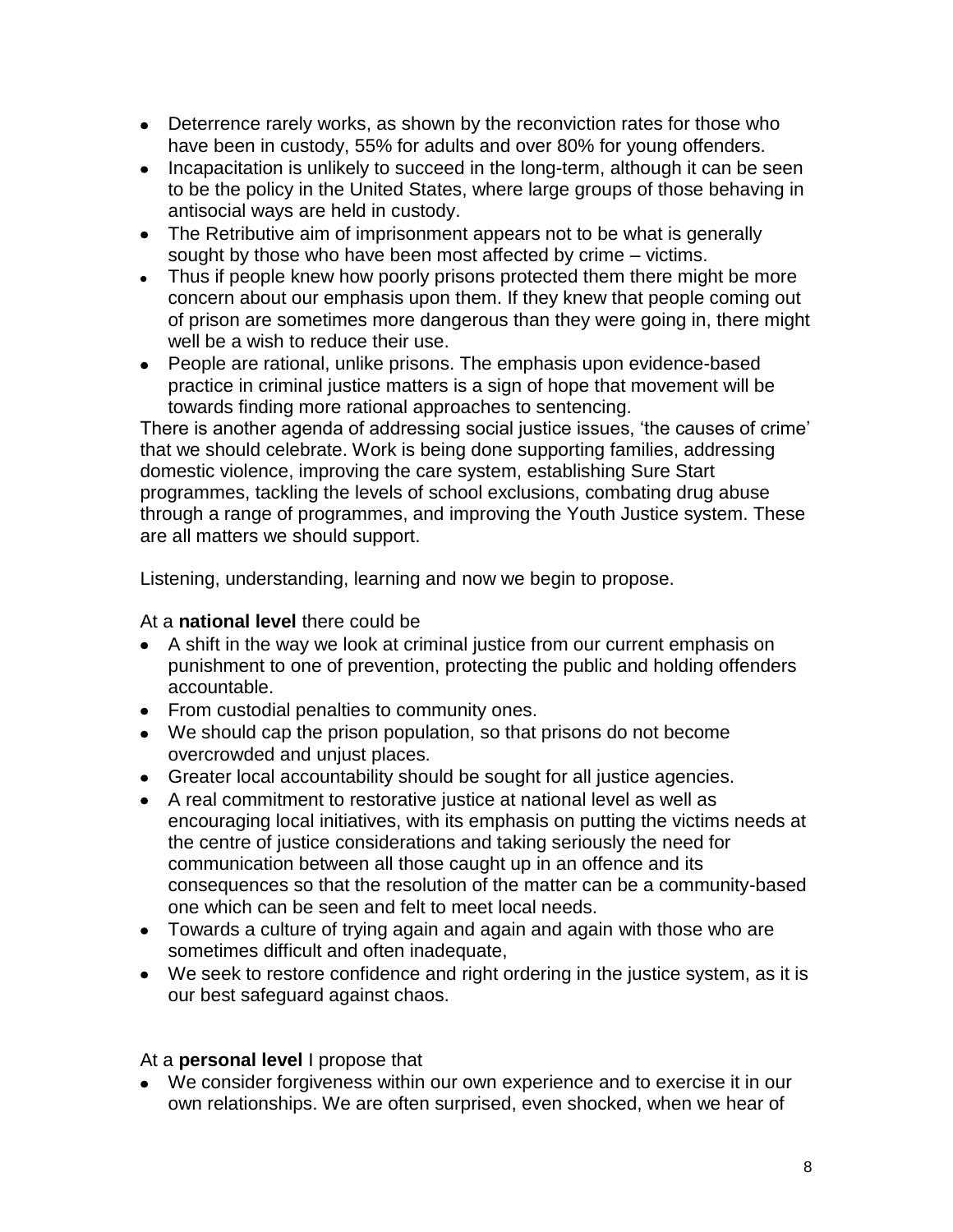those who have forgiven those who have harmed them. The example of Gordon Wilson who forgave those who killed his daughter Marie at the Remembrance Day service.

- We know it is possible to see things in new ways and thus to change them. But what about my own anger, my tendency to blame, my reluctance to discuss issues in dialogue, my own distaste for conflict. Is it all too difficult to embark upon? We have a vision of the potential in each person and it is against this ideal that we can measure our actions.
- The place to begin experiencing restoration is not from the top, not from governments and their departments, but from the bottom, in our homes and communities. That is the strength of some of the current restorative initiatives. We as the community of God"s people can lead in this direction as well. We may well fail, but God will forgive and restore us.

My experience tells me that prison doesn"t work but that it is necessary for the time being. There are good reasons for our aim to be to that imprisonment should be rare in twenty years time in the same way that over the past twenty years we have shut down thousands of mental hospital places. We found safer and more humane ways of looking after those locked up. The replacement for prison will be based on our ability and willingness to care for our own, but at present there is little acceptance that offenders remain the responsibility of most communities. The way to healing in matters of offending and justice is through forgiving relationships and anything that can foster such communication should be our aim in justice matters. The growth of restorative justice developments give us a forum in which to focus on the personal relationships affected by crime, but there is a long way to go before there is a wide acceptance of restorative ideas.

The inner world of grace is the authority behind all that we seek to achieve through this time together and in the work ahead.

Where are our current callings for action in criminal justice? Dietrich Bonhoeffer wrote as he came to the end of his time as a prisoner:

"We have been silent witnesses of evil deeds; we have been drenched by many storms; we have learnt the art of equivocation and pretence; experience has made us suspicious of others and kept us from being truthful and open; intolerable conflicts have worn us down and even made us cynical. Are we still of any use? What we shall need is not geniuses or cynics, or misanthropes, or clever tacticians, but plain, honest, straightforward men and women."

That is you and me.

Where can we focus our concerns for Actions?